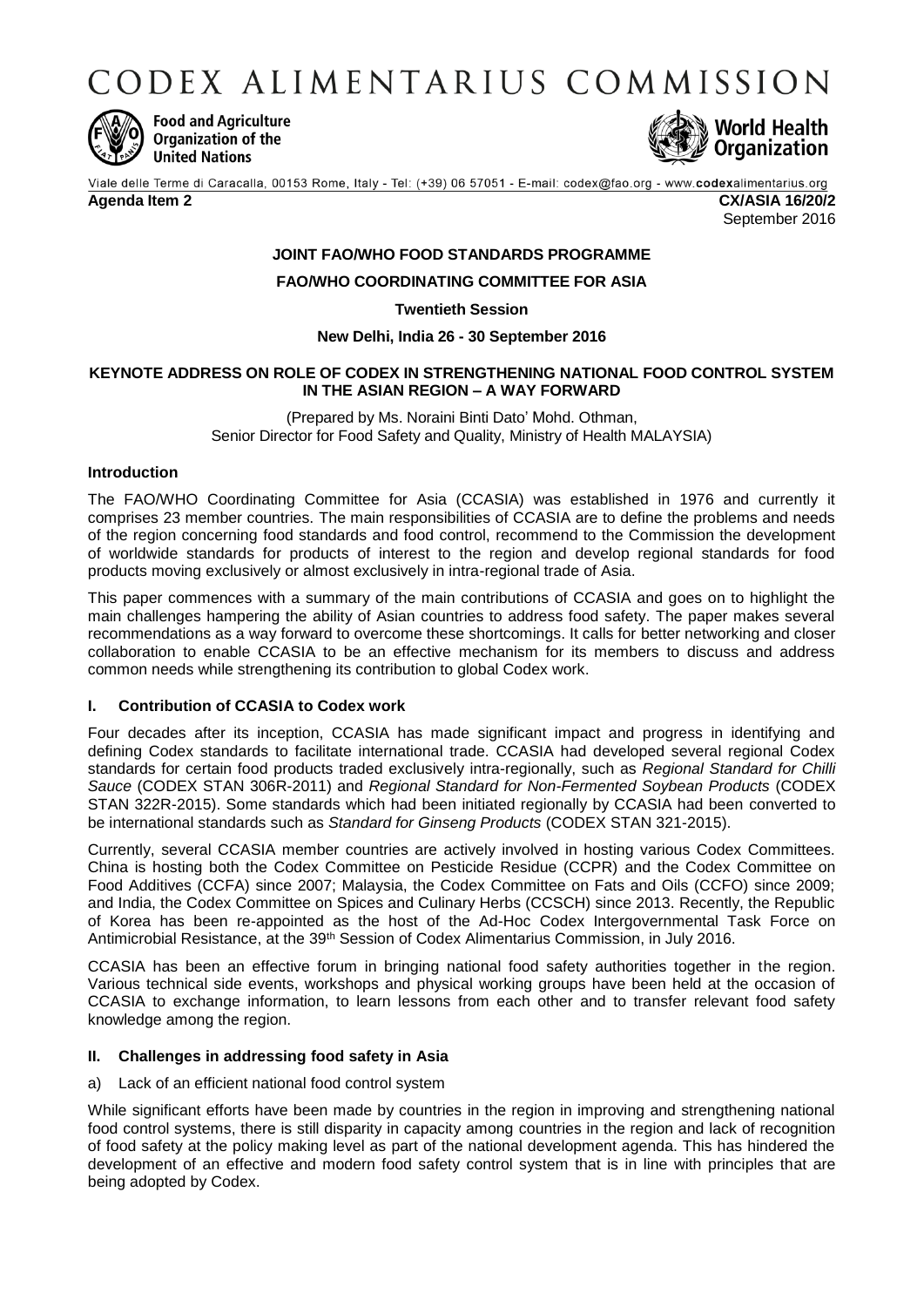This has resulted in some countries in the region having:

- outdated and inadequate food safety legislation that are able to address existing and emerging food control issues
- inadequate capacity to implement effective food control system such as food inspection and enforcement, food analysis and risk assessment
- inadequate coordination that results in fragmented legislations, weakness in monitoring and surveillance and lack of sharing of food safety information
- difficulties in managing food safety incidents and emergencies due to lack or absence of traceability system to swiftly identify and isolate unsafe food to prevent them from reaching the consumers
- inadequate resources including funding, human resource and infrastructure for improving food control system
- difficulties in using Codex standards in the national context

These inadequacies can impair country capabilities to protect consumer's health. Countries may not be able to adopt or harmonize national food legislation with Codex standards and also to meet food safety obligation in trade agreements, which in most cases uses Codex standards as reference. This includes inability in undertaking equivalence to facilitate trade which can minimise cost of regulatory control for government by reducing the frequency and extent of verification measures.

b) Lack of an efficient national Codex structure and processes

Some countries in the region still have weaknesses in their national Codex structure and processes. An inefficient national Codex structure and processes may result in:

- the lack of consultation process involving all relevant stakeholders to prioritize Codex work and derive national positions on issues of interest being discussed in Codex meetings;
- lack of collaboration between the scientific and research community in the country and the national Codex structure to ensure timely and relevant access to scientific information and data for use in Codex;
- inadequate preparation of national delegates in Codex meetings and their de-briefing upon return to country to understand and act on the implications of any Codex work or decisions at national level.
- c) Ineffective participation in the work of Codex

Participation by many developing countries in the work of Codex is very difficult due to cost and capacity constraints. In addition, the lack of staff capability in fully understanding Codex issues is a hindrance in providing national inputs to the work being discussed in Codex. This lack of effective participation may result in Codex standards being developed without adequate consideration on the needs and situation in Asia.

Providing scientific evidence or data generation and conducting risk analysis are critical steps in developing food standards. However, many developing countries do not have the resources and/or mechanisms to generate relevant and quality data thus restricting them in the development of science-based national food standards and from providing the necessary data to enable full participation in the standard setting process of Codex. Therefore, their concerns are not articulated and not taken into consideration in setting Codex standards.

d) Emerging food control issues related to the region

There are several emerging issues which are of concern to the region such as the emergence of antimicrobial resistance (AMR); managing new technologies; food adulteration and food fraud; online retail sales of food and marketing which is the latest trends that is developing rapidly; the use of social media in spreading food scares or crises much in advance before official announcement by food safety authorities or in spreading inaccurate information on food safety; and impact on climate change to food safety. However, there is inadequate capacity for individual countries and lack of coordinated effort in Asian region to address these issues.

#### **III. A way forward**

Codex plays a key role internationally in the area of food standards, with its dual mandates of protecting the health of consumers and ensuring fair practices in the food trade. The WTO Agreement on the Application on Sanitary and Phytosanitary Measures (SPS) cites Codex's standards, guidelines and recommendations as international reference point for food safety. Countries may impose any measures that are stricter than Codex, provided that it is based on scientific evidence. The WTO Technical Barriers to Trade (TBT) Agreement requires technical regulations be based on international standards such as Codex.